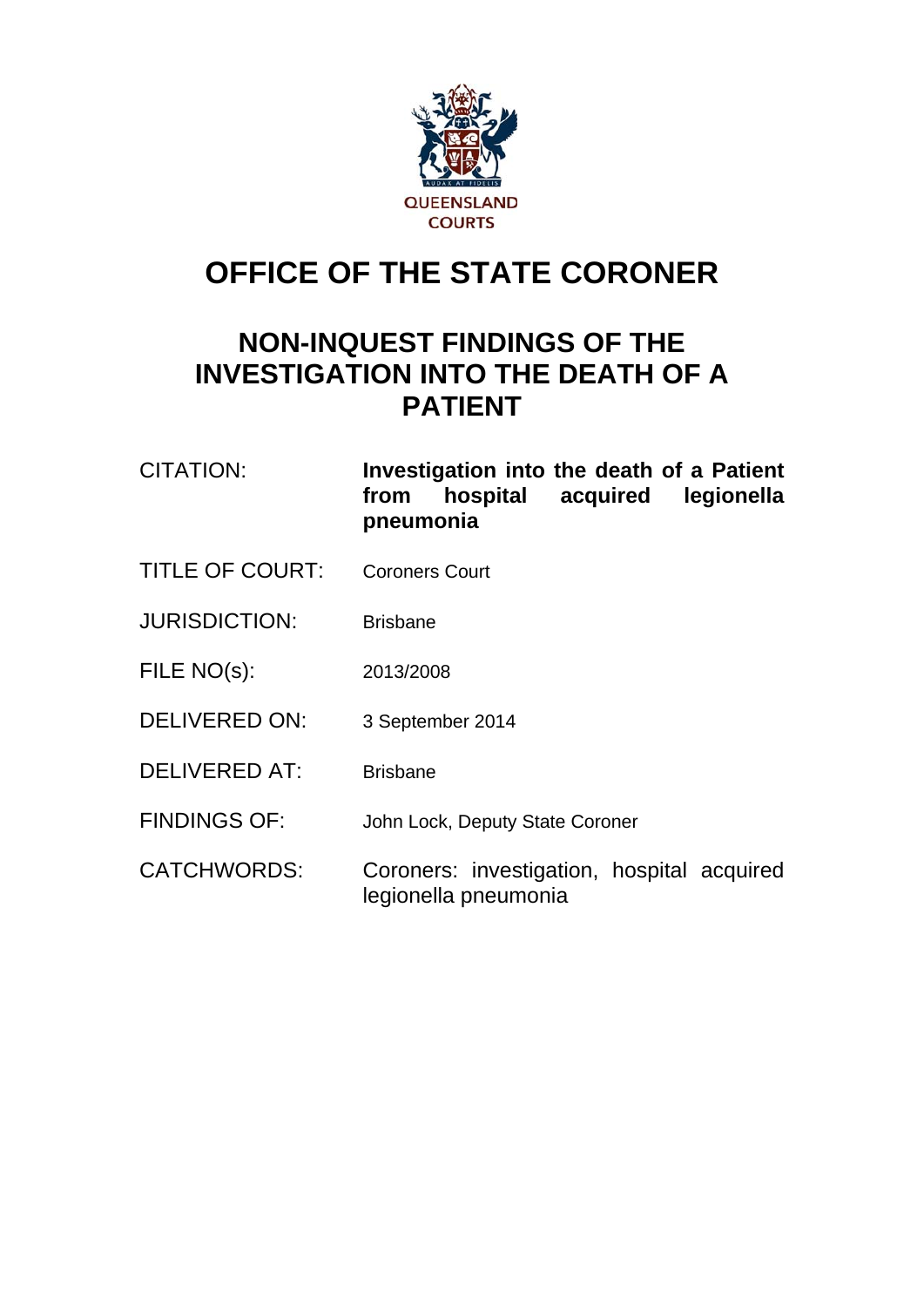### **Contents**

| Chief Health Officer's Report into a review of the prevention and control of |  |
|------------------------------------------------------------------------------|--|
|                                                                              |  |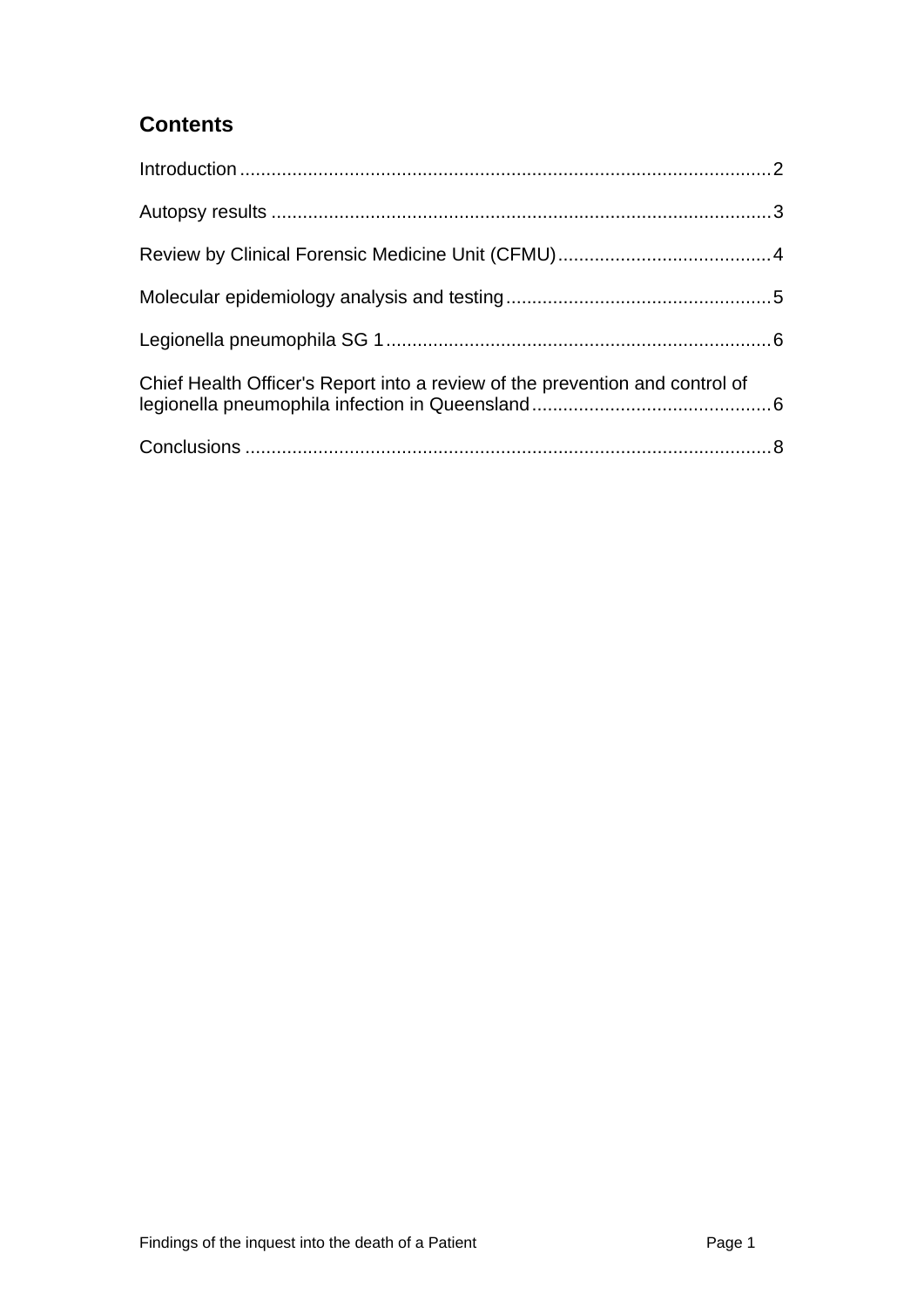#### **Introduction**

<span id="page-2-0"></span>The Patient was aged 66.

He had a background history of recent diagnosis of multiple myeloma. He also had a known history of coronary artery disease.

Various investigations were being carried out in relation to the multiple myelomas when he presented following a possible non-ST elevation myocardial infarction. He was transferred from the Sunshine Coast Private Hospital to the Wesley Hospital Coronary Care Unit on 12 April 2013.

The Patient remained in hospital where he received treatment for both his cardiac condition and multiple myelomas. On 26 May 2013, he developed a fever and in combination with other symptoms a likely diagnosis was considered to be pneumonia due to immuno-suppression following chemotherapy. Antibiotics were prescribed.

A test result on urine reported on 27 May 2013 indicated the presence of legionella. A blood test collected indicated he may also have a current infection by cytomegalovirus (CMV). Despite treatment, the Patient's condition deteriorated.

On 2 June 2013, a decision was made with family and doctors that given his continued decline in health, palliative care should be provided and he died later that day.

A cause of death certificate was signed by the treating clinician giving the cause of death *as due to respiratory failure due to legionella pneumonia due to neutropenia due to multiple myeloma*.

Subsequently Wesley Hospital confirmed that pathology testing had found the type of legionella that had infected the Patient was the same type of legionella found in water within the water systems of the hospital.

Pathology laboratories are required to immediately notify Queensland Health of laboratory results, which provide definitive or suggestive evidence of legionellosis. In the case of the Patient the required notification had not occurred until Queensland Health contacted the pathology laboratory (Sullivan Nicolades Pathology).

Wesley Hospital also advised that another patient was diagnosed with legionella pneumonia in 2011. That infection was notified to Queensland Health. That death was not reported to the Office of the State Coroner at the time.

The death of the Patient was reported to the Chief Health Officer and public health authorities.

The matter was reported to the after-hours coroner in the evening of 5 June 2013 and subsequently to the Office of the State Coroner on 6 June 2013. It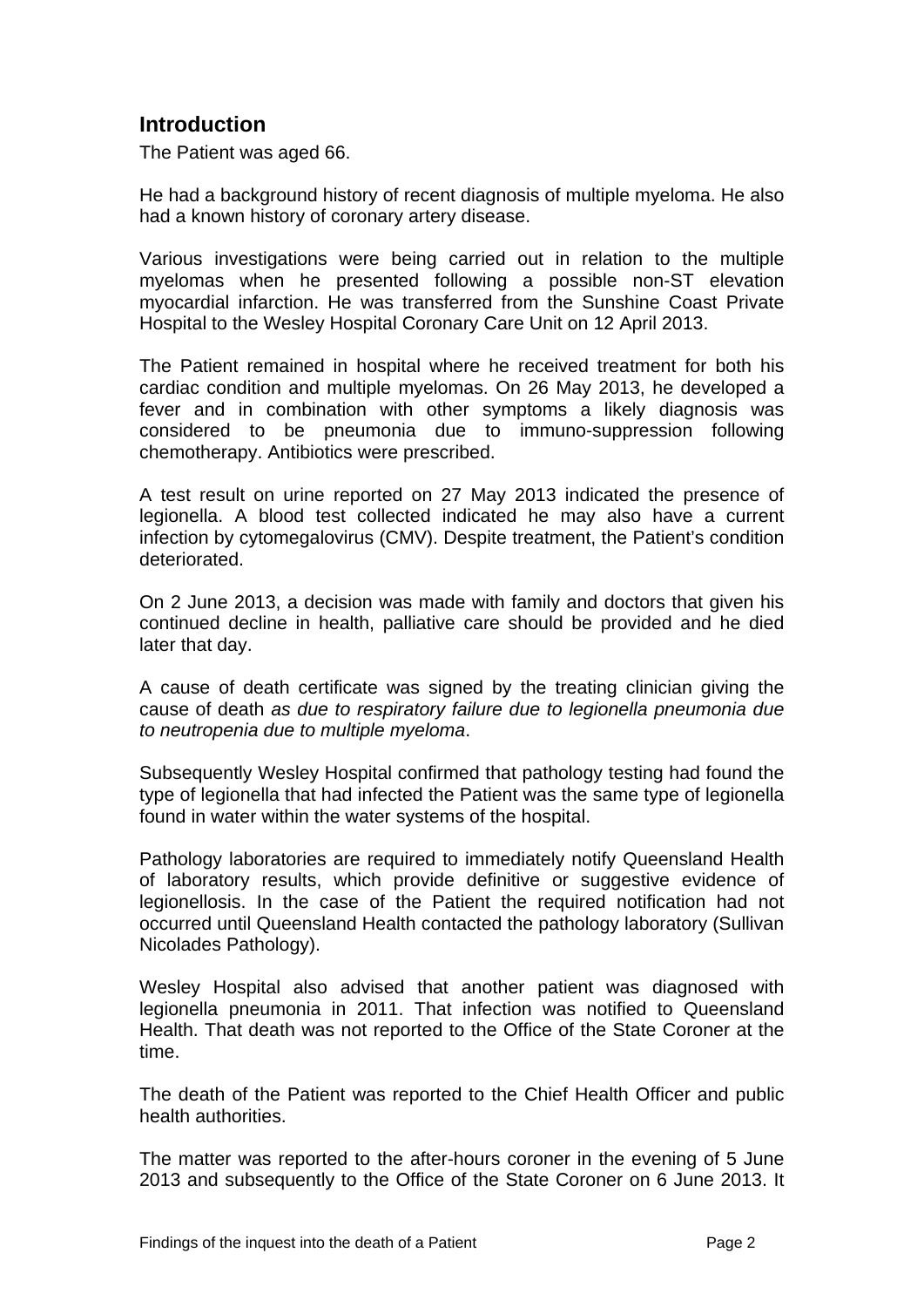was at this time that a link was made by the Wesley Hospital that the Legionella bacterium may have come from the hospital water system.

A limited autopsy was able to be arranged with the consent of family and a review of the hospital records was completed by the Clinical Forensic Medicine Unit on 7 June.

From a coronial perspective (as distinct from any issues of a public health nature and notification to public health authorities) the Deputy State Coroner holds no concerns with respect to any perceived delay in reporting the matter to the Office of the State Coroner.

The Wesley Hospital ceased admission of further patients and closed its Emergency Department until the source of legionella had been identified and controlled.

#### <span id="page-3-0"></span>**Autopsy results**

After consultation with the Chief Forensic Pathologist a decision was made for a limited internal examination sufficient to take samples of lung tissue and other fluids for testing. Dr Samarasinghe conducted the analysis and autopsy.

Histology has confirmed severe bilateral pneumonia in keeping with the clinical diagnosis of legionella pneumonia.

Microbiology tests isolated legionella pneumophila serotype 1 bacteria from the lung tissue confirming the diagnosis of legionella pneumonia.

Various other samples from the Wesley Hospital were tested for this organism including molecular testing. The results indicated that all samples, including reticulated water samples from the hospital, were positive for the same serotype (legionella pneumophila serotype 1).

The cause of death as given after the autopsy was legionella pneumophila with other significant conditions being multiple myeloma and ischaemic heart disease.

The pathologist noted that legionnaire's disease is a severe atypical form of pneumonia caused by the gram negative bacterium, legionella pneumophila.

Legionella pneumophila serogroups 1–16 cause pneumonia in humans but serogroup 1 is most commonly associated with the disease. Legionella pneumophila bacterium is able to cause outbreaks related to contaminated water supplies, such as cooling towers or water pipes.

The pathologist also noted the complex medical history detailed in the report by the Clinical Forensic Medicine Unit, which had been requested by the coroner. This indicated the Patient had a background medical history of ischaemic heart disease, cytomegalovirus co-infection and multiple myeloma. He suffered complications of multiple myeloma despite having been treated with chemotherapy and other agents.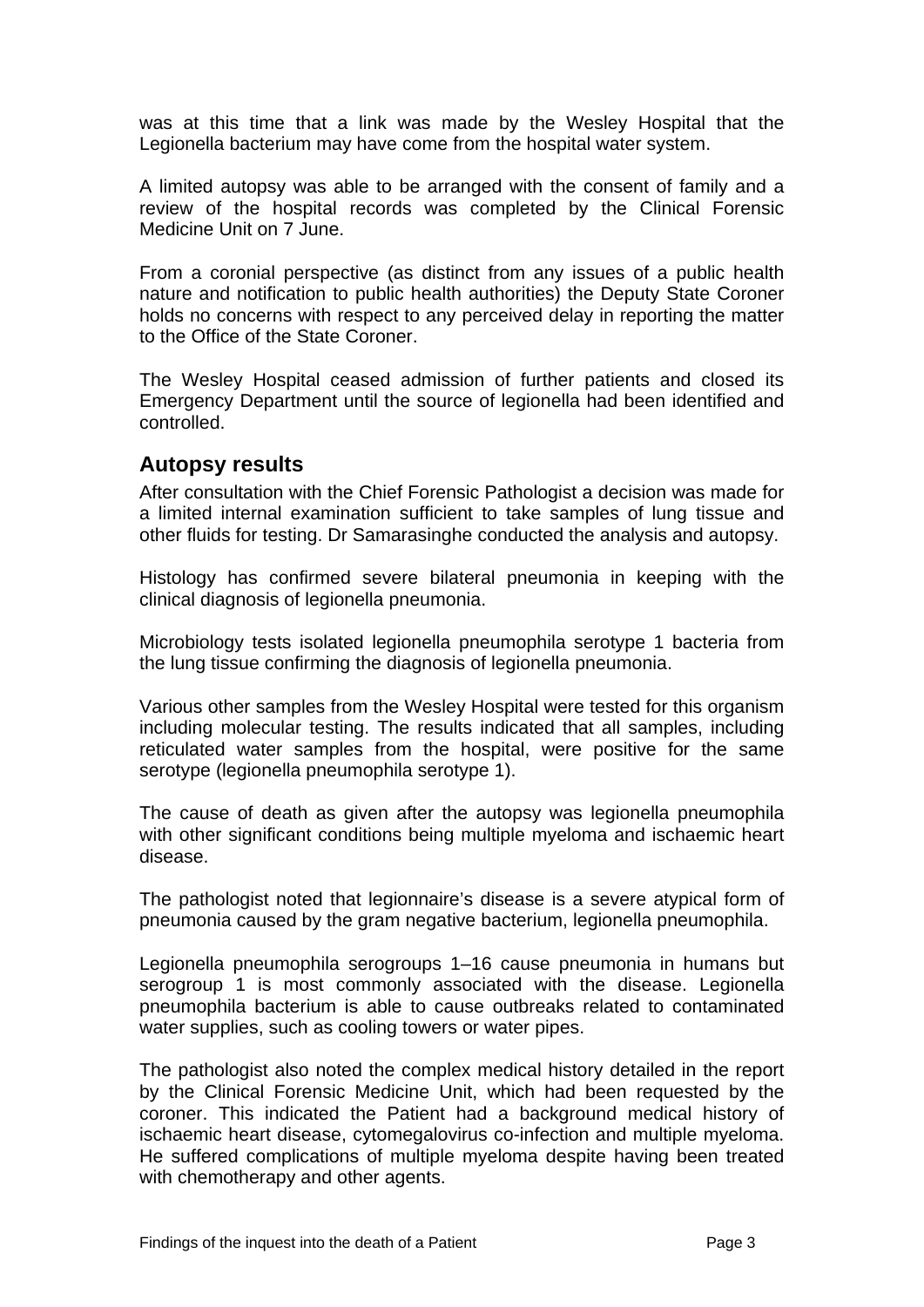Multiple myeloma is a malignant neoplasm of bone marrow producing an abnormal population of plasma cells. The disease and its treatment (chemotherapy and corticosteroids) are known to impair normal immune response to infections. The pathologist stated the Patient was therefore at high risk of having atypical infections due to his immuno-compromised state.

#### <span id="page-4-0"></span>**Review by Clinical Forensic Medicine Unit (CFMU)**

The Director of the CFMU, Dr Adam Griffin was requested by the coroner to review the Patient's medical record and provided a report.

The Patient had a known history of coronary artery disease with previous angiogram and stenting performed in 2007 and 2010.

The Patient also had a significant background history of a recent diagnosis of multiple myeloma.

Multiple myeloma is a cancer of a specific group of cells found in the bone marrow called plasma cells. These cells have a normal function of producing antibodies to help fight infection. The abnormal cells also produce proteins, but a large amount of one kind of antibody. Complications that arise are either due to the overgrowth of these cells in the bone marrow affecting other blood cell development or the impairment of one's normal immune response.

The Patient was diagnosed with multiple myeloma after presenting with a recurrent pleural effusion (collection of fluid in the chest) in November 2012. This was managed with a pleurdesis. A biopsy identified the deposition of amyloid. Amyloid is a collection of protein within the tissue and multiple myeloma is one cause of this condition.

Subsequent investigations diagnosed the multiple myeloma. Further amyloid deposition was suspected in his heart muscle and bowel wall. He was booked in to discuss management options of this condition when he presented following the non-ST elevation myocardial infarction.

On initial assessment his presentation was considered either due to amyloid deposition in the heart muscle or a primary cardiac ischaemic event.

Dr Griffin noted the history of assessments by a cardiologist and the subsequent initiation of chemotherapy to treat his multiple myeloma. On a number of occasions pleural effusions were required to be drained. There were periods when he improved symptomatically and was managing well with his activities of daily living. However, there were also periods of gradual deterioration.

On 26 May 2013, the Patient appeared breathless and a right pleural effusion was drained. Later that day he developed a fever and blood cultures and urine were collected. An antibiotic was prescribed and given intravenously. The differential diagnosis at this stage included bleeding in the chest due to the amyloid. He was reviewed by the oncologist who considered a likely diagnosis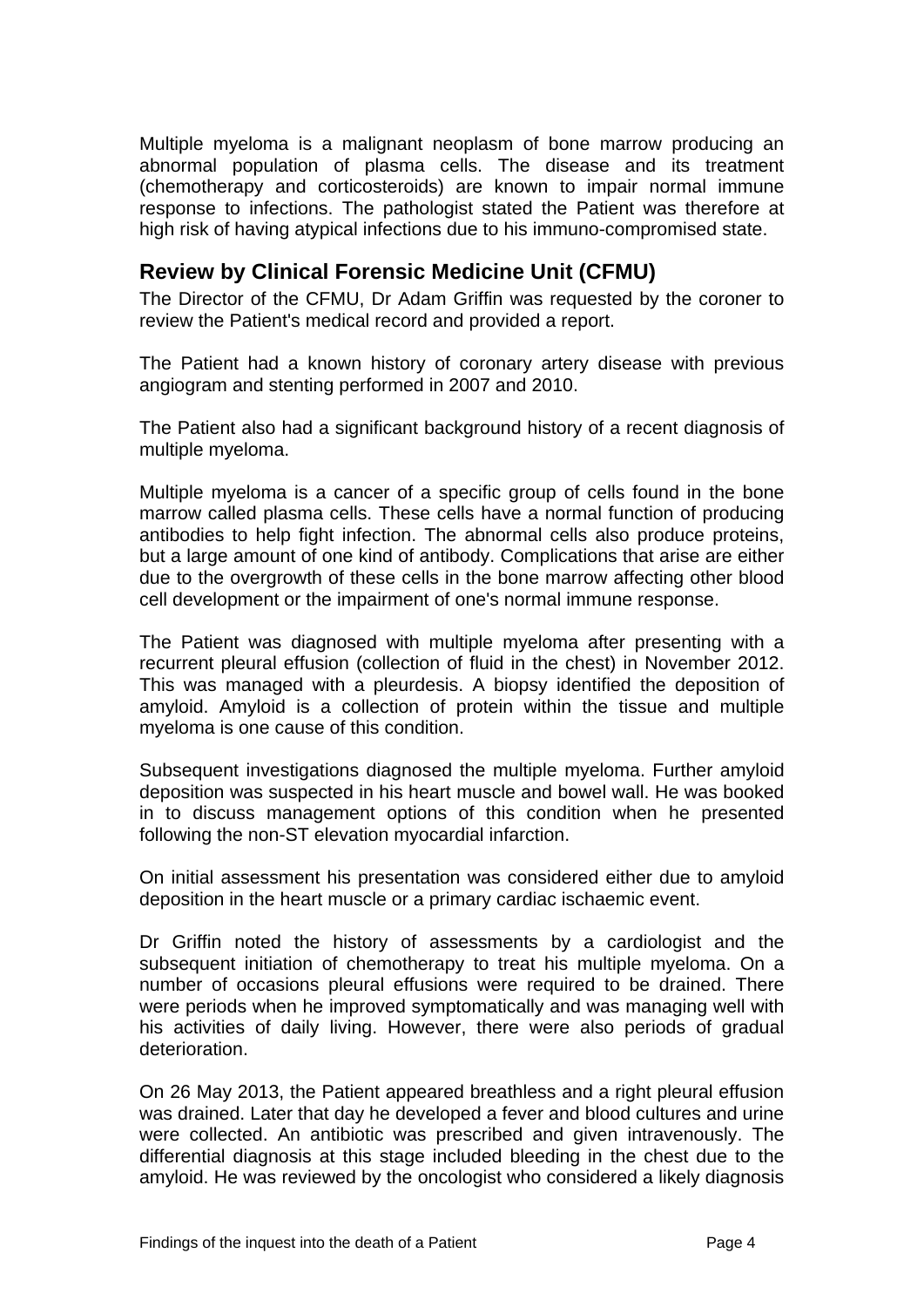was pneumonia due to immuno-suppression following chemotherapy. An infectious diseases consultant reviewed him and antibiotics were again prescribed.

The test result on the urine was reported on 27 May notifying of the presence of legionella. An appropriate antibiotic had already been prescribed.

There was increasing shortness of breath. The results of a further blood test indicated a current infection by cytomegalovirus. On 29 May the Patient appeared to be somewhat improved.

On 30 May a medical emergency response was called. There was a marked increase in respiratory rate and a diagnosis of acute pulmonary oedema was made and he was transferred to the intensive care unit.

His breathing was assisted but he remained unwell. A further pleural drain was performed.

A referral was made for palliative care and on 2 June family discussed the deterioration with the doctors and a decision was made that he be kept comfortable and he died later that day.

Dr Griffin opined that the assessment and management by the various doctors and nurses involved in the Patient's care was clearly documented. Diagnosis and intervention was timely on all occasions. Appropriate specialists were consulted and interviewed in a timely manner. Dr Griffin had no concerns about health care delivery identified in the review. He stated that the Patient was very unwell and appeared unlikely to recover from his multiple myeloma, given the difficulty he was experiencing during chemotherapy and his complications relating to his heart.

Co-infection with cytomegalovirus was a complicating factor. However, pneumonia from one agent (i.e. legionella) was sufficient to explain his decline.

#### <span id="page-5-0"></span>**Molecular epidemiology analysis and testing**

Molecular epidemiology testing was performed by Queensland Health Forensic and Scientific Services. Tests were conducted from samples collected from the Wesley Hospital reticulated water samples collected in June 2013, legionella isolates from the patient collected in 2011 and legionella isolates collected from the Patient.

The result was that the isolates from both patients and the isolates from the water samples all shared the same virulence gene profile and all belonged to sequence type I.

Although this might have suggested a unique tightly clustered outbreak at the Wesley Hospital, the Public Health Microbiology laboratory noted that testing conducted over many years demonstrated that they were dealing with a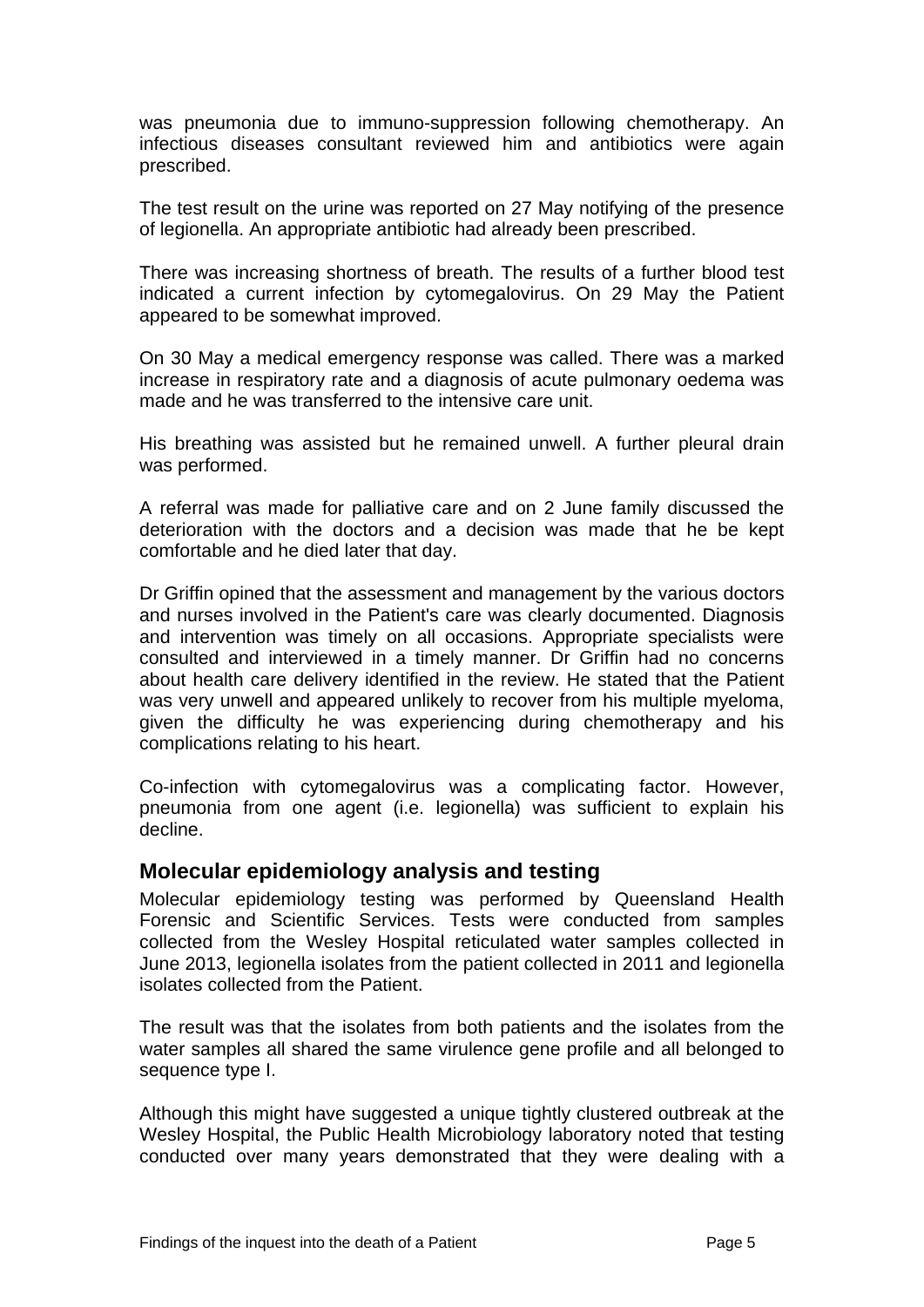dominant and highly clonal strain of legionella pneumophila SG 1 that is present in water sources across South-East Queensland.

#### <span id="page-6-0"></span>**Legionella pneumophila SG 1**

This particular strain of legionella is common in water supplies across South-East Queensland. The organism itself is not a particular threat until it is given an opportunity to form biofilms and proliferate. This can occur in water systems and the practice of using warm water systems increases the risk of legionella proliferation.

Provided appropriate risk factors for Legionella are controlled, the organism does not grow to hazardous levels. The point at which Legionella reaches 'hazardous levels' depends on the vulnerability of the individual.

#### <span id="page-6-1"></span>**Chief Health Officer's report into a review of the prevention and control of legionella pneumophila infection in Queensland**

The Chief Health Officer conducted a review.

There had previously been no recorded hospital outbreak of legionella in Queensland and only two or three cases involving very small outbreaks in community settings in Queensland.

Legionella is widespread in the environment, especially in water and wet areas. Human exposure to legionella is a common occurrence with most experiencing none or only mild symptoms. It is not possible to totally eliminate legionella from the environment.

Control measures are therefore aimed at limiting growth of the bacteria in manufactured water systems and controlling the risk of legionella exposures in those people who are particularly vulnerable (people who are immunocompromised, those with chronic disease and especially those in oncology and transplant units). This vulnerable group of people includes many who are cared for in large hospitals.

Legionnaire's disease is an uncommon disease in Australia and more so in Queensland.

Queensland Health requested all public and private healthcare facilities across Queensland undertake testing of their water supply systems. A significant number of these facilities tested positive for legionella contamination to varying degrees.

Guidelines to health facilities were issued to assist with understanding the nature of the issue, extent of risk and recommended responses to water quality sample results.

The resulting Guidelines contained a number of recommendations for actions required to implement improvements in a number of areas. It is not intended to consider the measures in any detail as they are within the province of the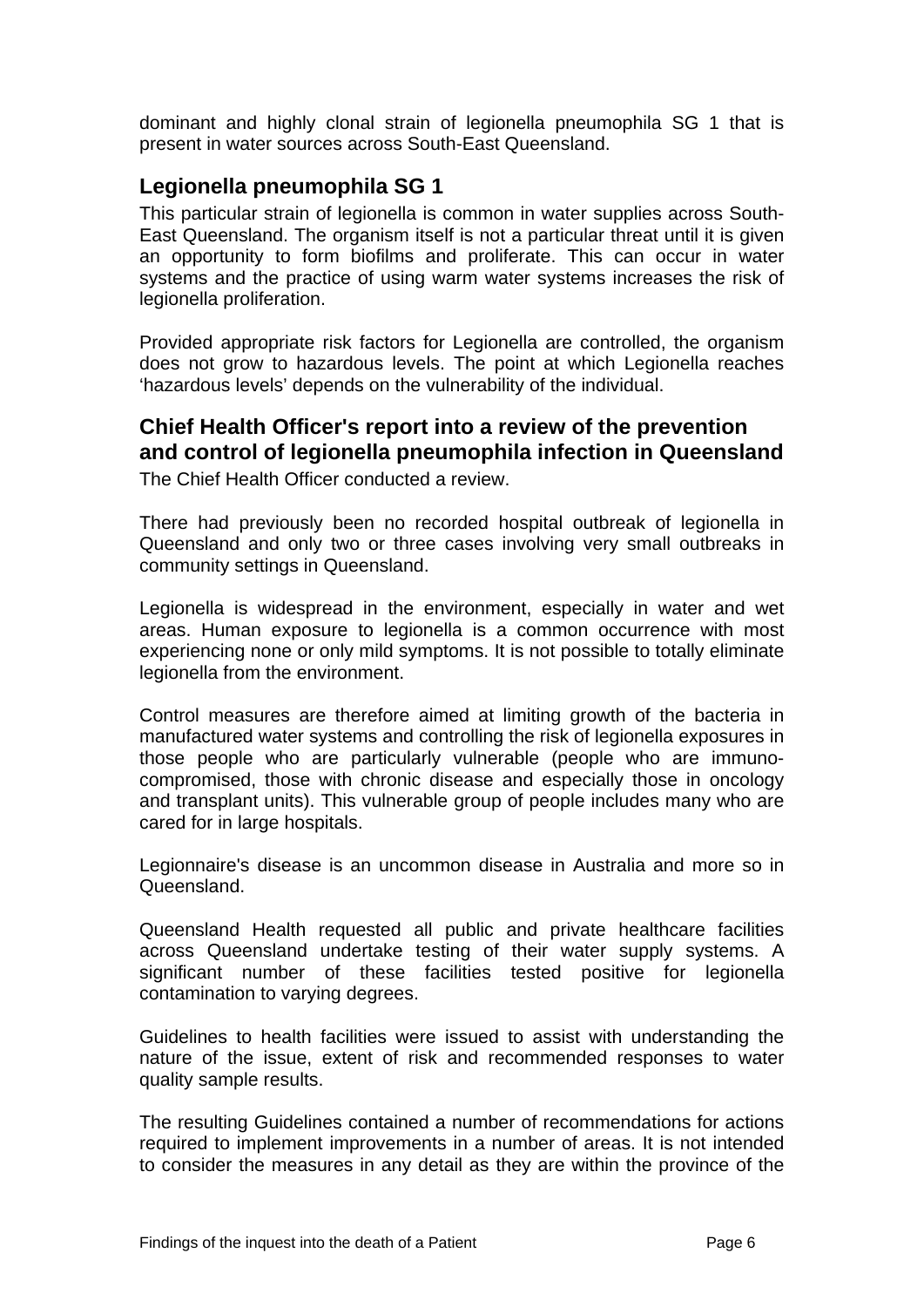public health authorities. The full report was published and is available online at<http://www.health.qld.gov.au/legionnaires>.

The Chief Health Officer made a number of findings and conclusions.

With respect to the Wesley Hospital it was found that:

- with regard to compliance by the hospital with the *Private Health Facilities Act 1999*, and in light of the absence of a requirement to test for legionella in hospital water systems, although some administrative breaches of legislation were detected, none would warrant punitive action under the Act based on information received at the time of the investigation
- there was no evidence indicating negligence or intent on the part of the hospital resulting in harm to visitors, patients, hospital staff and/or the greater community that would warrant punitive action based on information received at the time of the investigation
- the majority of issues identified during the investigation were system and process type lapses related to the administrative aspects of the hospital's management of, and response to, the outbreak of legionnaires disease - these mostly related to the fact that timely reporting of an unexpected death of an inpatient to the Chief Health Officer and to the Coroner did not occur
- the failure by the pathology company Sullivan Nicolaides Pathology (SNP) to notify the first positive legionella test result was due to deficiencies in the laboratory information system and supporting procedure document - in this case, this failure had no impact on future risks to patients given the prompt action undertaken by the Wesley Hospital.

Further it was the view of the Chief Health Officer that:

- The Wesley Hospital responded promptly and comprehensively to the notification of positive results in two of its patients, including extensive investigatory work and enhancements to its water infrastructure to help further reduce any future risks to patients, and active case finding to determine if any other patients had developed the infection.
- SNP responded promptly on being advised by Queensland Health that the notification of the first case had not been received, identifying how and why the failure had occurred, and making the necessary modifications to its information system and supporting benchtop procedures.
- Public and private hospitals have responded to the detection of legionella in water samples from within their facilities following a statewide water testing program, informed by guidelines issued by the Department - action is continuing where required.
- There is no evidence that current and past government climate change and energy efficiency policies and programs have promoted unsafe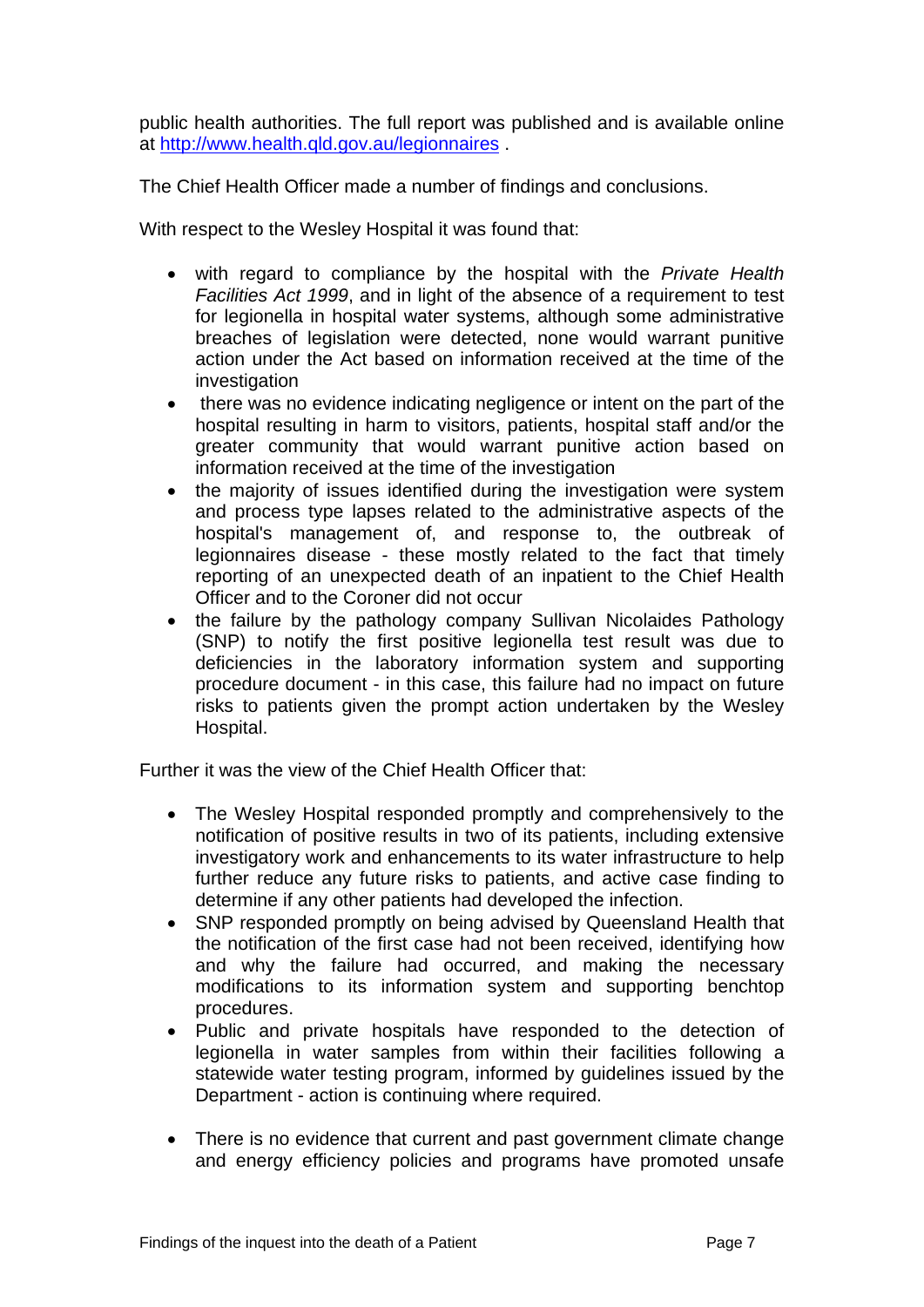practices or contributed to any increase in risk of contracting legionellosis.

The review identified a number of areas for improvement that would make for a more robust system-wide approach to prevention and control of legionella. A number of recommendations were made, summarised as follows:

- In the short term, public and private hospitals and public and private residential aged care facilities develop water quality risk management plans, which include periodic testing of their water supplies.
- In the medium term, legislation be strengthened relating to the design, commissioning, installation, operation and maintenance of cooling water systems and water delivery systems in hospitals and residential aged care facilities.
- A memorandum of understanding be developed by relevant regulatory agencies to clearly articulate the roles of each agency and coordination arrangements with respect to legionella risks in hospitals and residential aged care facilities.
- National collaboration be sought with regard to a number of issues including strengthening and finalising of Australian standards, guidelines for the operation and maintenance of drinking water systems and reviewing accreditation processes for both hospital and residential aged care facilities to determine if aspects relating to the physical environment should be strengthened.
- An immediate upgrade of the Notifiable Conditions System be progressed.
- A review of information for the community be undertaken in collaboration with other agencies to ensure opportunities are maximised to increase awareness of the generally low, but potential risks of legionella and how to minimise them.

#### <span id="page-8-0"></span>**Conclusions**

The Patient was suffering from a number of medical conditions. In particular, he was being treated for multiple myelomas. The treatment included chemotherapy. As a result he was a person who was immuno-compromised and more susceptible to infective processes.

He became infected with legionella bacteria. This developed into pneumonia from which he died.

He came into contact with legionella bacteria from the water systems within the Wesley Hospital and most likely the shower head.

Legionella itself is a common organism found in water but is known to proliferate in warm water systems. The same serogroup of legionella had been previously identified in another patient who died in 2011. The connection to the water infrastructure within the hospital had not been made until the Patient died.